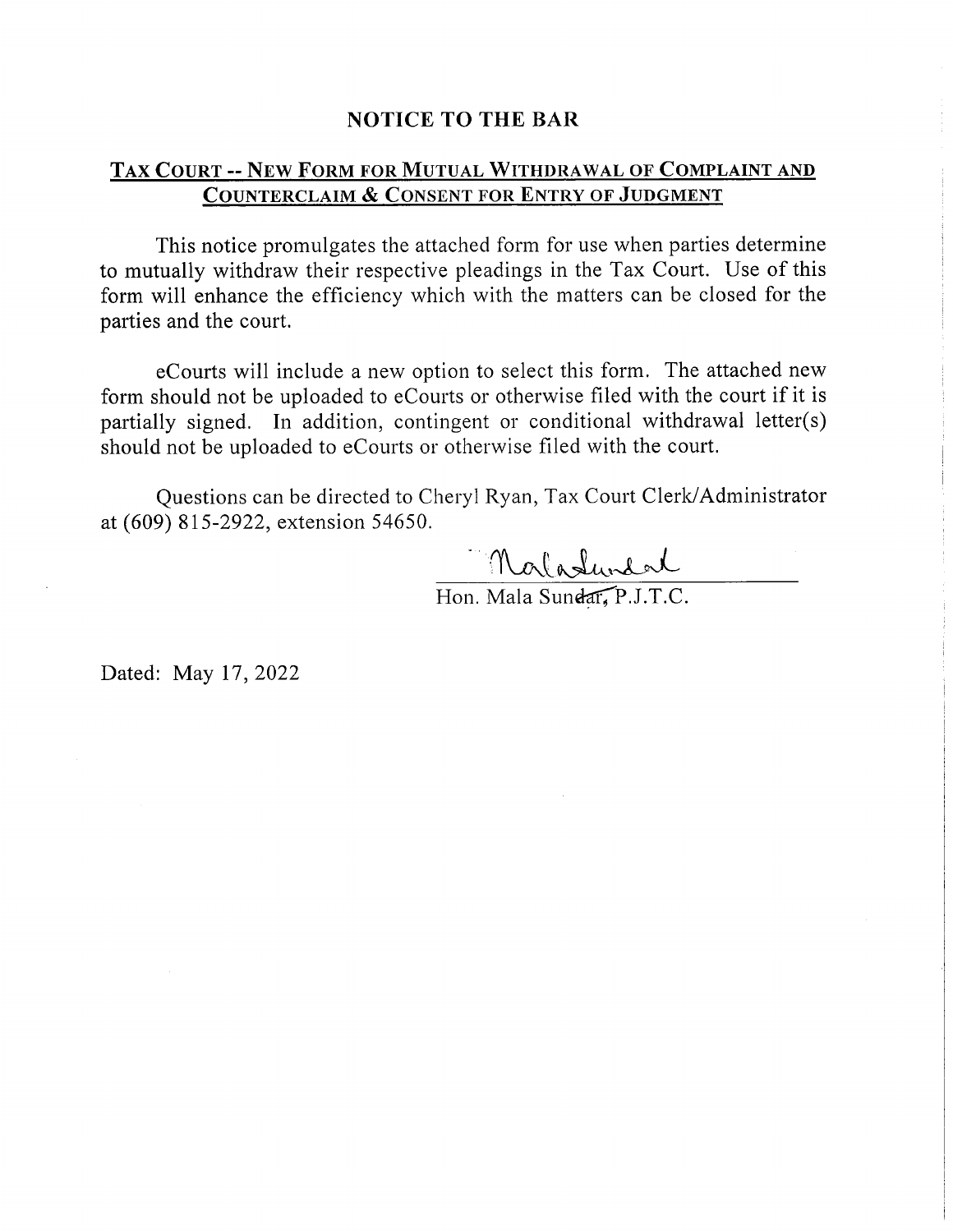|                                                                                                                                                                                                                                                                                       | Tax Court of New Jersey<br>Docket Number                                                              |
|---------------------------------------------------------------------------------------------------------------------------------------------------------------------------------------------------------------------------------------------------------------------------------------|-------------------------------------------------------------------------------------------------------|
| Plaintiff(s),<br>V.                                                                                                                                                                                                                                                                   | <b>Mutual Withdrawal of Complaint and</b><br><b>Counterclaim and Consent for Entry</b><br>of Judgment |
| Defendant(s),                                                                                                                                                                                                                                                                         |                                                                                                       |
|                                                                                                                                                                                                                                                                                       | attorney for the defendant, filed a counterclaim on                                                   |
|                                                                                                                                                                                                                                                                                       |                                                                                                       |
| The plaintiff has agreed to withdraw the complaint and the defendant has agreed to withdraw<br>the counterclaim in the above captioned matter. Judgment shall be entered accordingly.                                                                                                 |                                                                                                       |
| A copy of this Mutual Withdrawal of Complaint and Counterclaim and Consent for Entry of<br>Judgment shall be served upon all parties who have not been electronically served through an<br>approved Electronic Court System pursuant to Rule 1:32-2A, nor personally served in court. |                                                                                                       |
| Attorney for Plaintiff                                                                                                                                                                                                                                                                | Signature Date                                                                                        |
| <b>Attorney for Defendant</b>                                                                                                                                                                                                                                                         | <b>Signature Date</b>                                                                                 |
| Note:<br>Partially completed forms (one signature only) Should NOT Be Uploaded to eCourts.<br>The form must be signed by all parties for judgment(s) to be entered.                                                                                                                   |                                                                                                       |
| Contingent or conditional withdrawal letter(s) Should NOT Be Uploaded to eCourts.<br>Judgment(s) will be entered only if the withdrawal is unconditional.                                                                                                                             |                                                                                                       |
|                                                                                                                                                                                                                                                                                       |                                                                                                       |
|                                                                                                                                                                                                                                                                                       |                                                                                                       |
|                                                                                                                                                                                                                                                                                       |                                                                                                       |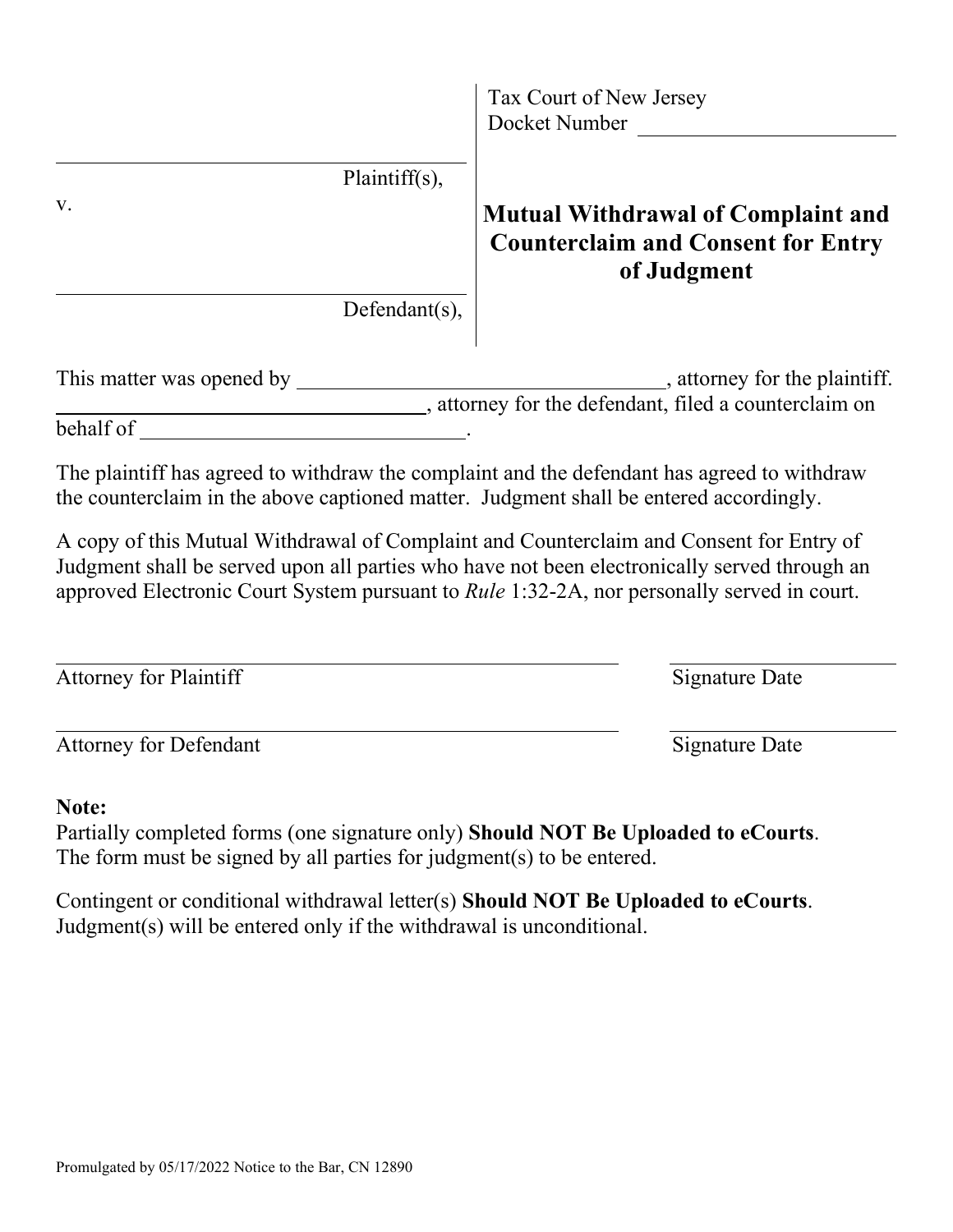|                                                | Tax Court of New Jersey<br>Tribunal de Asuntos Tributarios de Nueva Jersey                             |
|------------------------------------------------|--------------------------------------------------------------------------------------------------------|
|                                                | Docket Number<br>Número del expediente                                                                 |
| Plaintiff(s),<br>Demandante(s)<br>V.           | <b>Mutual Withdrawal of Complaint and</b><br><b>Counterclaim and Consent for Entry</b><br>of Judgment  |
| contra                                         | Retirada mutua de la demanda y la<br>contrademanda y consentimiento para el                            |
| Defendant $(s)$ ,<br>Demandado(s)/Demandada(s) | asentamiento de un Fallo                                                                               |
| This matter was opened by                      | $\overline{a}$ , attorney for the plaintiff.<br>_, attorney for the defendant, filed a counterclaim on |
| behalf of                                      |                                                                                                        |
| Este asunto fue iniciado por                   | , abogado del demandante.<br>o abogado del (de la) demandado(a) presentó una contrademanda a           |
| nombre de                                      |                                                                                                        |
|                                                |                                                                                                        |

The plaintiff has agreed to withdraw the complaint and the defendant has agreed to withdraw the counterclaim in the above captioned matter. Judgment shall be entered accordingly. El demandante acepta retirar la demanda y el(la) demandado(a) acepta retirar la contrademanda en el asunto arriba mencionado. En consecuencia, se registrará un fallo.

A copy of this Mutual Withdrawal of Complaint and Counterclaim and Consent for Entry of Judgment shall be served upon all parties who have not been electronically served through an approved Electronic Court System pursuant to *Rule* 1:32-2A, nor personally served in court. Se entregará una copia de esta Retirada mutua de la demanda y la contrademanda y consentimiento para el asentamiento de un fallo a todas las partes a las que no se les haya entregado electrónicamente por medio de un Sistema Judicial Electrónico (Electronic Court System) aprobado conforme a la *Regla* 1:32-2A, ni se les haya entregado personalmente en el tribunal.

Attorney for Plaintiff Signature Date Abogado del demandante entre a matematica e la firma entre Fecha de la firma

Attorney for Defendant Signature Date Abogado del demandado/de la demandada Fecha de la firma